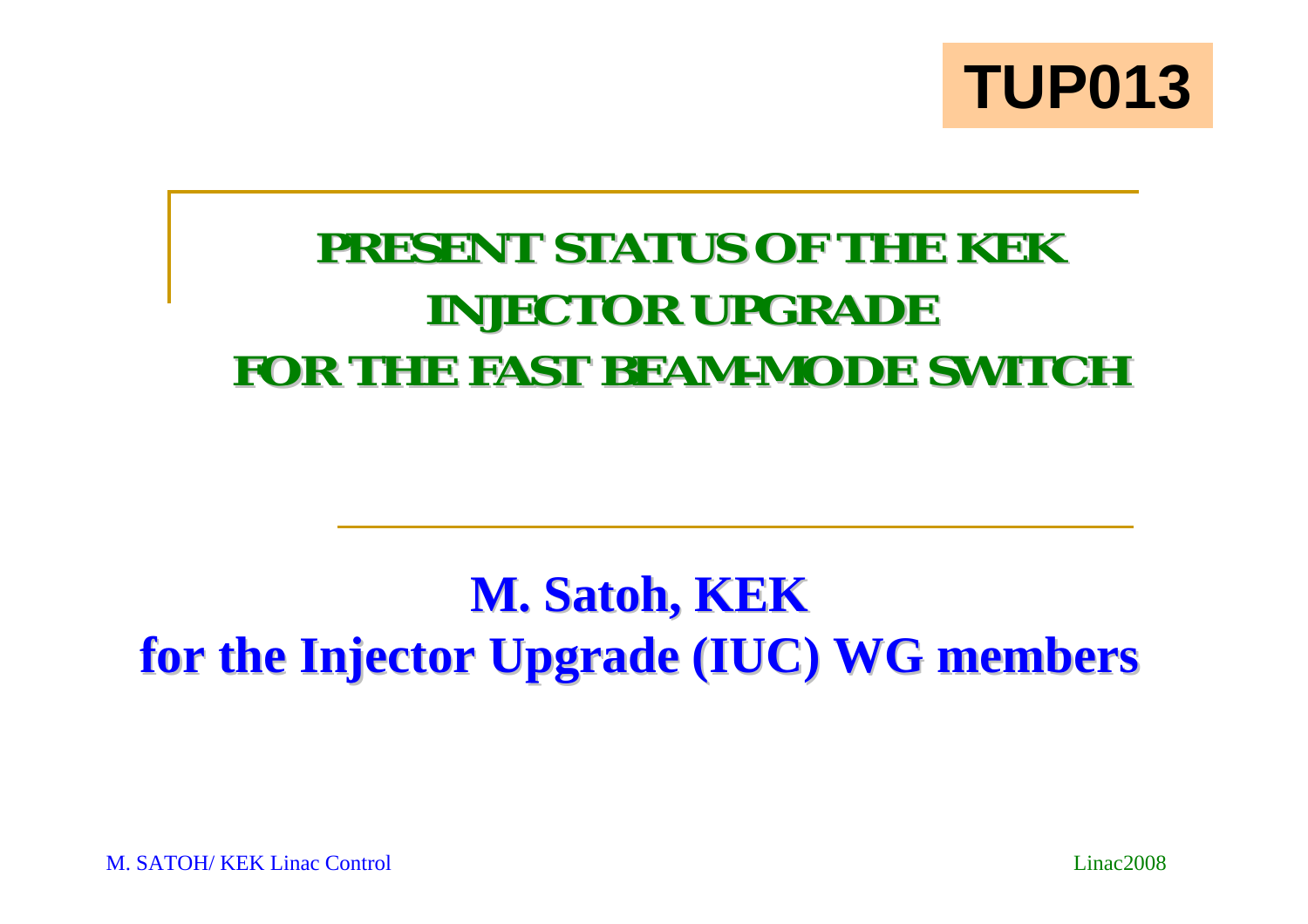## KEK Injector Linac:

- •J-like shaped Linac (600-m-long)
- Injector for the four independent rings:
	- •PF  $(2.5$ -GeV e- $/$  0.1-nC) Twice $/$  day
	- $\bullet$ PF-AR  $(3$ -GeV e- $/$  0.2-nC) Twice $/$  day
	- •KEKB HER  $(8\text{-}GeV$  e- $/1\text{-}nC)$  Continuous Injection Mode (CIM)
	- $\bullet$ KEKB LER  $(3.5\text{-GeV}$  e+/ 1-nC) CIM

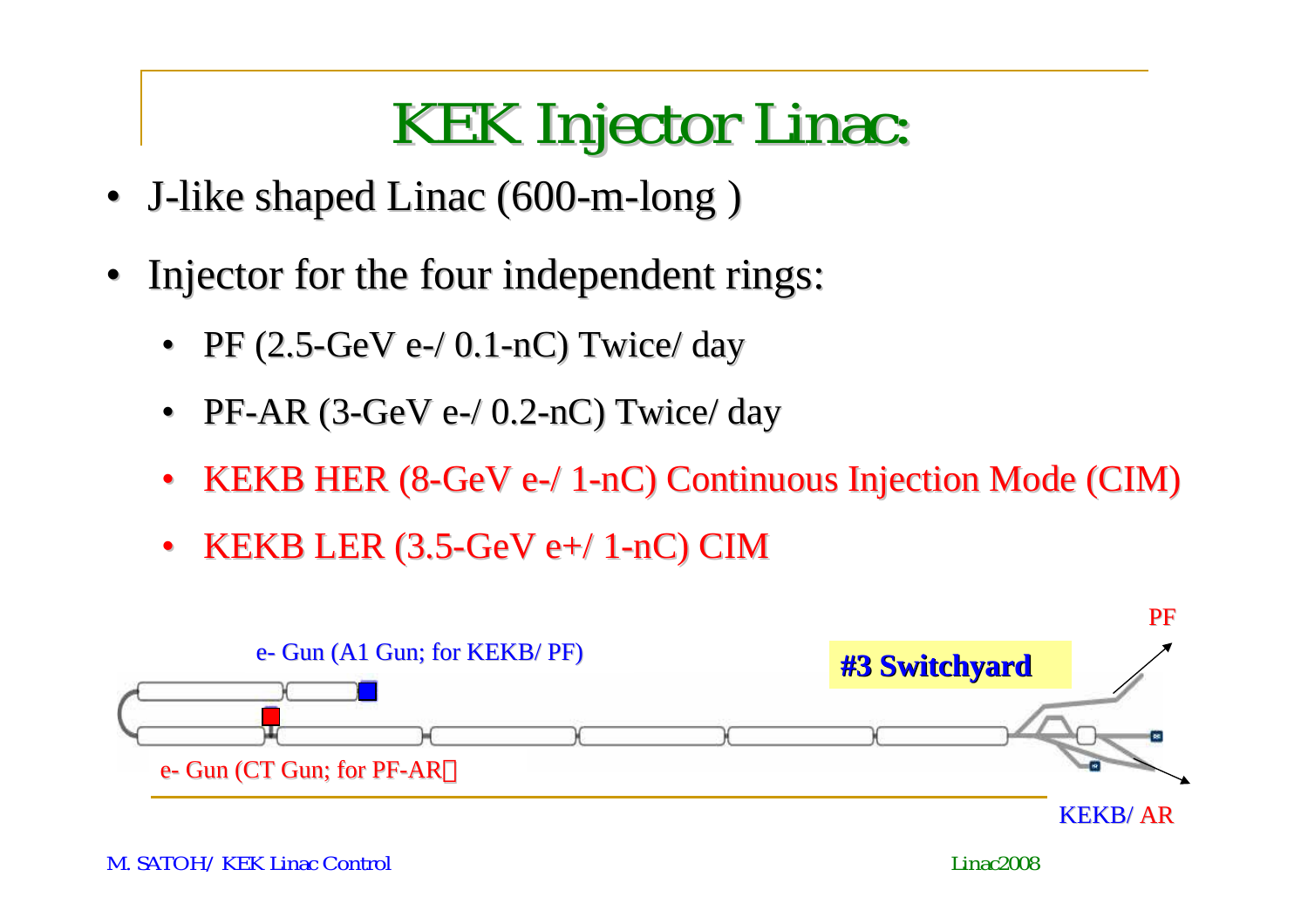Frequent Switch of Linac Beam-Mode (parameters): •**KEKB CIM Mode** 

KEKB Injection (CIM)



•*Beam-mode switch time should be drastically mode switch time should be drastically reduced for the KEKB CIM and PF Top-up.*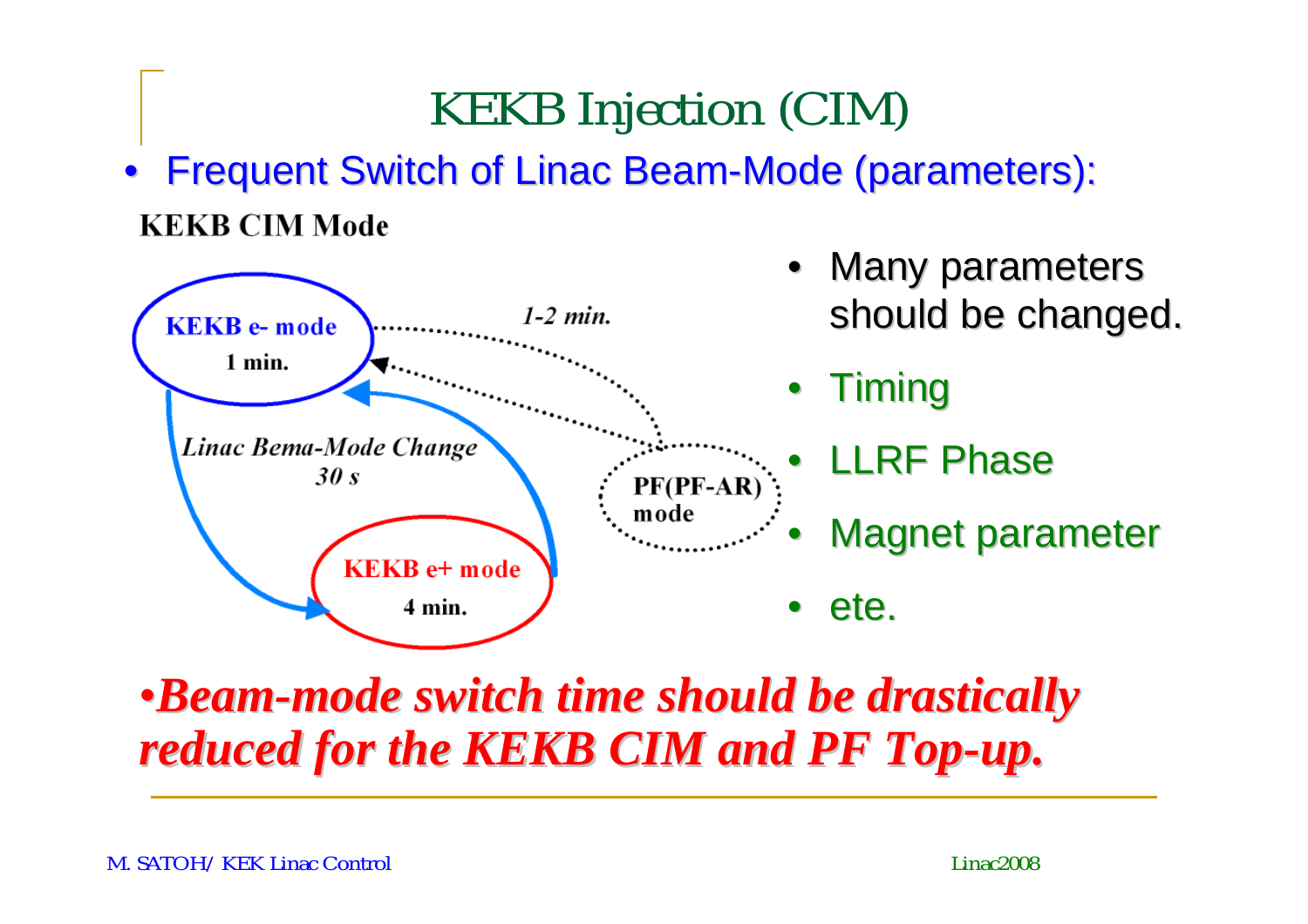Fast Beam-Mode Switch using  $=$  Multi-Energy Linac Scheme  $=$ 

•*Magnetic Field Magnetic Field*:

•**Common Parameter (Q and Steering magnets) Common Parameter (Q and Steering magnets)**

• *Fast Energy Adjustment Fast Energy Adjustment*:

•**Fast Control of Low Fast Control of Low-Level RF phase Level RF phase**